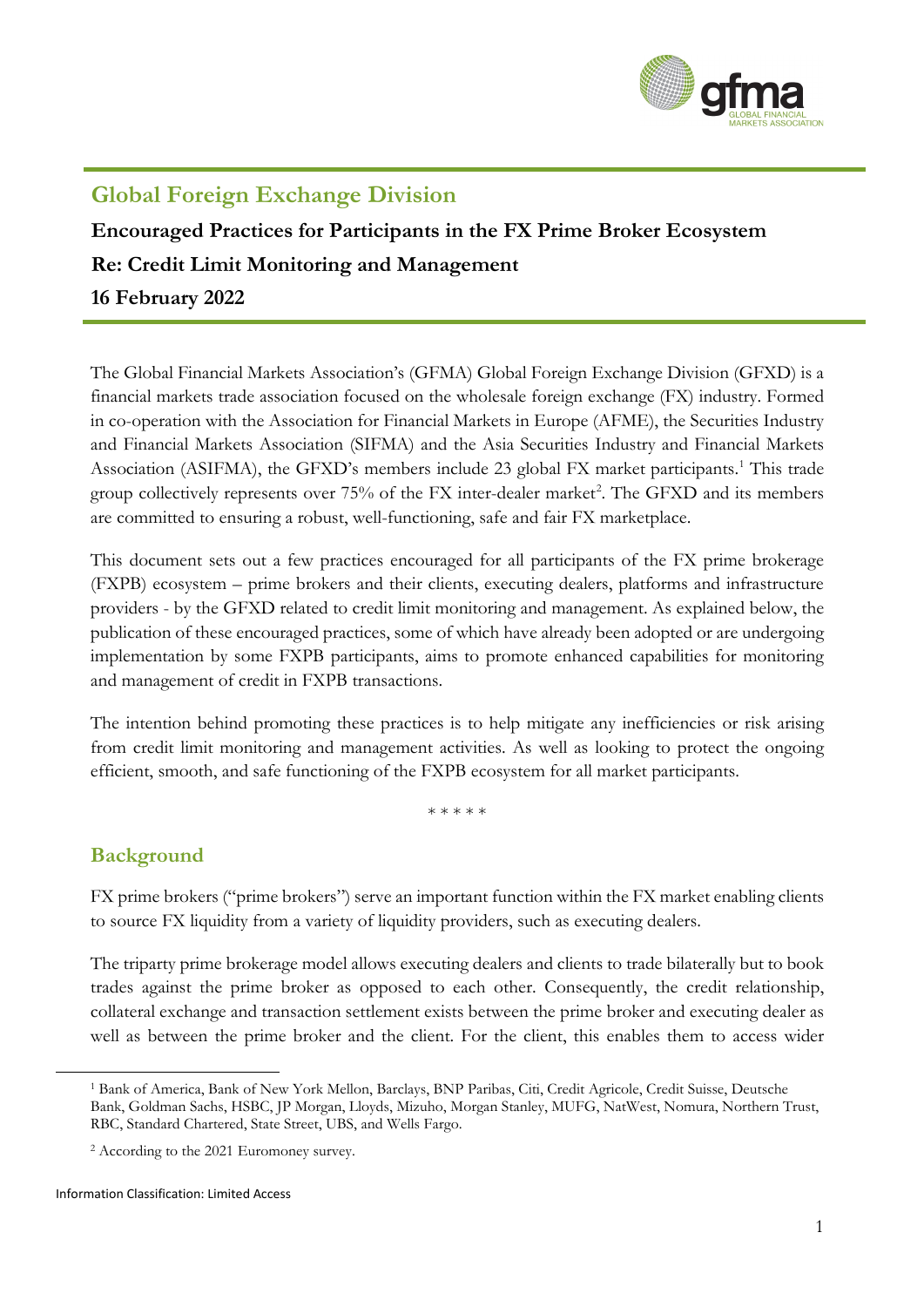

liquidity but to consolidate credit, settlement, margin exchange and other operational workflow with the prime broker<sup>[3](#page-1-0)</sup>. For executing dealers, this enables them to trade with a prime broker's clients without establishing a credit relationship for each client.

This framework is governed by a master agreement whereby the prime broker agrees that trades executed between their client and the executing dealer under specified limits, typically an exposure calculation, currencies, tenor and instrument types ("give-up limit"), can be booked against the prime broker ("given-up") instead of being booked bilaterally<sup>[4](#page-1-1)</sup>. In addition, a prime broker will set "platform limits" to limit client activity when trading on FX electronic trading platforms ("e-trading platforms"), e.g. electronic communication networks ("FX ECNs").

Given that FXPB clients may want access to liquidity from numerous executing dealers, platforms and venues,<sup>5</sup> optimizing the ability to monitor and manage all credit limits established in respect of a client's trading activity is critical to ensuring efficiency in the FXPB model. This helps to mitigate risk from overallocation of aggregate FXPB credit to all available liquidity sources.

## **Encouraged Practices**

#### **The FX Global Code**

### **1. All wholesale FX market participants in the FXPB ecosystem should adhere to the FX Global Code[6](#page-1-3) .**

To ensure ongoing good governance and safety in the functioning of FXPB, all market participants<sup>[7](#page-1-4)</sup> are encouraged to adhere to the FX Global Code (the "Code"). The Code recognizes that prime brokers, in assuming the credit risk of authorized trades executed by their clients, play a unique role in the FX market. Beyond prime brokers and their clients, market participants in the ecosystem contemplated by the Code also include, without limitation, executing dealers, and execution intermediaries such as FX ECNs and other FX electronic trading platforms. [8,](#page-1-5)

Several principles and hypotheticals in the FX Global Code are worth highlighting as they refer specifically to expectations of FXPB market participants or relate to limiting and monitoring risk; see

<span id="page-1-0"></span><sup>3</sup> <https://www.newyorkfed.org/medialibrary/microsites/fxc/files/annualreports/ar2005/fxar05PB.pdf>

<span id="page-1-1"></span><sup>4</sup> <https://www.newyorkfed.org/medialibrary/microsites/fxc/files/annualreports/ar2005/fxar05PB.pdf>

<span id="page-1-2"></span><sup>5</sup> FXPB transactions can be executed through direct communication between the FX prime broker's client and executing dealer, in which the identities of both parties are known, 'name disclosed'. However, prime brokers also provide their clients access to trade execution on FX ECNs and electronic broking platforms on an anonymous basis.

<span id="page-1-3"></span><sup>6</sup> [https://www.globalfxc.org/docs/fx\\_global.pdf](https://www.globalfxc.org/docs/fx_global.pdf)

<span id="page-1-4"></span><sup>&</sup>lt;sup>7</sup> See FX Global Code at [https://www.globalfxc.org/docs/fx\\_global.pdf,](https://www.globalfxc.org/docs/fx_global.pdf) definition of "Market Participant" on p.3.

<span id="page-1-5"></span><sup>8</sup> See FX Global Code "Prime Brokerage Participant" definition on p.75; also see, <https://www.newyorkfed.org/medialibrary/microsites/fxc/files/annualreports/ar2005/fxar05PB.pdf>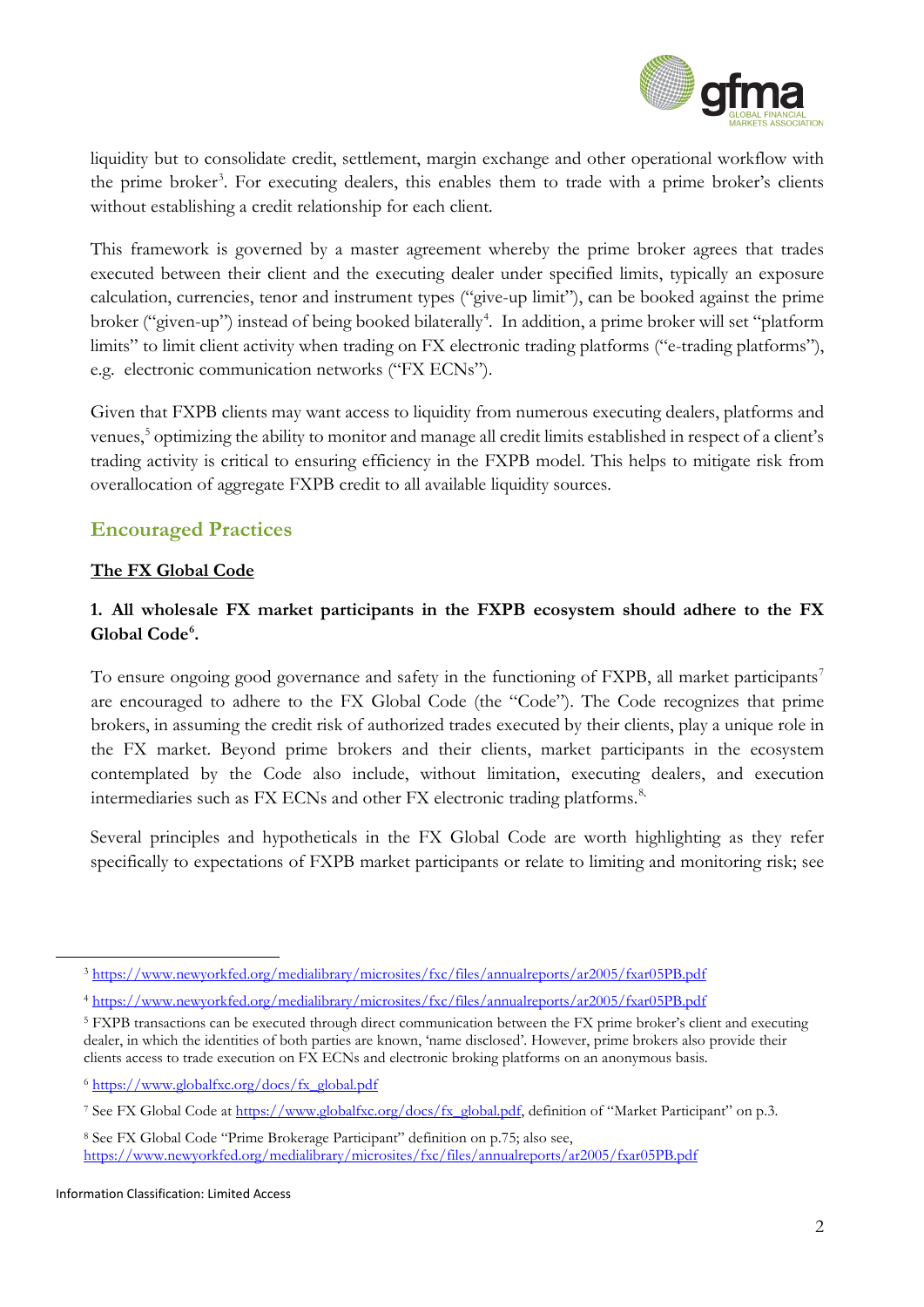

Principles 15, 19, 26, 27, 29 and 41/corresponding hypotheticals. FX market participants in the ecosystem should understand and adhere to these and all other applicable Code principles.

#### **FXPB Limit Allocation, Monitoring and Management**

#### *Limits used in the FXPB Model*

As mentioned above, the FXPB model requires separate limits being set by a prime broker in respect of the trading activity of its client:

- Prime broker establishes a bilateral overall **trading limit** for its client.
	- o The prime broker needs to monitor the trading limit to ensure the client does not breach the overall limit for all trading activity for that prime broker.
- Prime broker establishes a bilateral **give-up limit** for each executing dealer approved to trade with a specific client.
	- o This limit is notified in a "designation notice" given by the prime broker to the executing dealer for a specific client. The notice will also list the allowable FX products, maximum tenor, and permitted currencies.
	- $\circ$  The executing dealer can trade with the specified client up to that give-up limit.<sup>[9](#page-2-0)</sup> If a give-up trade breaches this limit, the prime broker reserves the right to reject the trade.
	- o Both the executing dealer and prime broker need to monitor the give-up limit to ensure trades given up do not exceed the limit. If the limit is exceeded and a trade is rejected by the prime broker, the executing dealer and client typically have open market risk if the trade is deemed not to have occurred, or will have credit risk to each other if the trade is agreed to be bilaterally executed with each other.
- Prime broker establishes **platform limits** for each FX ECN that the client is authorised to trade on. In addition, the platform will maintain limits for the underlying executing dealer liquidity providers.

#### **2. (a) Prime brokers should establish trading limits for clients and monitor their usage on a net exposure basis rather than a gross notional limit basis, (b) Executing dealers[10](#page-2-1) should monitor give-up limits in respect of their trading with a prime broker's clients, and (c) FX ECNs should support net exposure limits.**

The ability of FX market participants to effectively check their credit exposures against each other is vital to reducing risk in the market. FXPB arrangements require active monitoring against the relevant limits established by the prime broker in the applicable governing legal agreements.

<sup>9</sup> <https://www.newyorkfed.org/medialibrary/microsites/fxc/files/annualreports/ar2005/fxar05PB.pdf>

<span id="page-2-1"></span><span id="page-2-0"></span><sup>&</sup>lt;sup>10</sup> Including in respect of client trading direct via voice or electronically via single dealer platforms.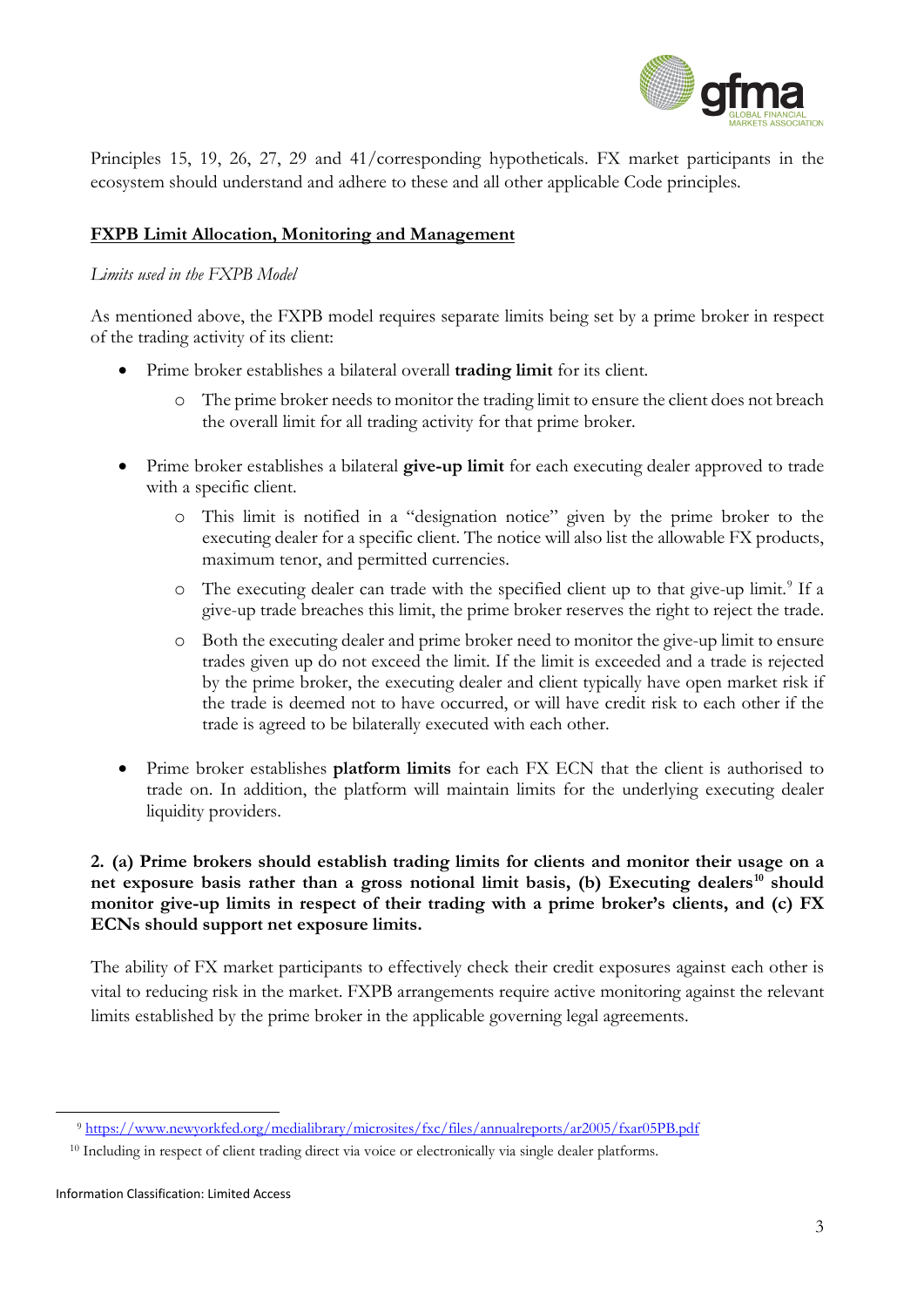

In FXPB transactions, because clients can net down collateral and settlement obligations against a single credit counterparty, it is expected that there will be some offset impact when looking at a client's aggregate net exposure to its FX prime broker at any given time.

Therefore, it makes sense that trading limits, give-up limits and platforms limits are measured, monitored and managed on a net exposure basis as opposed to being based on the gross amounts traded by the client. Whilst prime brokers will have their own risk frameworks and formulas for distributing credit to their clients, not recognizing the effect of netting in monitoring limits exacerbates the ability to manage a client's net risk causing a dislocation between the limit monitoring function and the setting of credit limits. Relying on gross limits does not show a correct view of the true (netted down) exposure. Hence, risk exposure metrics measured solely by examining gross volumes traded are of little value.

Where clients are authorised to trade on FX ECNs, give-up and platform credit limit monitoring is especially complex because prime brokers must supply credit for the client to potentially trade on multiple FX ECNs. This is exacerbated when the methodologies used by the FX ECNs to measure client exposure differs from platform to platform.

A FX ECN that supports only gross notional limit monitoring causes additional risk for prime brokers as it results in them less able to monitor credit limits. Having a standardised risk measure enables prime brokers to optimally manage their and their clients' risk across platforms and venues.

It is important that FX market participants have adequate processes to monitor and manage counterparty credit limits, and it is beneficial when these processes are as consistent as possible. Improved standardization would ensure the continued sound functioning of the FXPB ecosystem and avoid fragmentation of approaches which can introduce systemic risk. The digitization of designation notices would enable realtime updates to limits to take account of client utilization and trading conditions. Furthermore, where it is technically feasible, prime brokers should provide their clients with the ability to monitor their trading limit utilization intraday and notify them once the limit has been reached. This would also be a step in the right direction to support any future development of a universally accepted pre‐trade limit check market utility.

### **3. Prime brokers should disclose to each of their approved executing dealers, in their master agreements or other governing documents, the specific methodology used by them to monitor give-up limits.**

Master agreements and/or supplemental notices will typically indicate the allowable products, tenors, and specific give-up limits that apply to trades executed by the client that a prime broker will accept from each executing dealer. This enables the executing dealer to ascertain that a trade is within the agreed give-up limit and will be accepted by the prime broker prior to executing the trade with the client.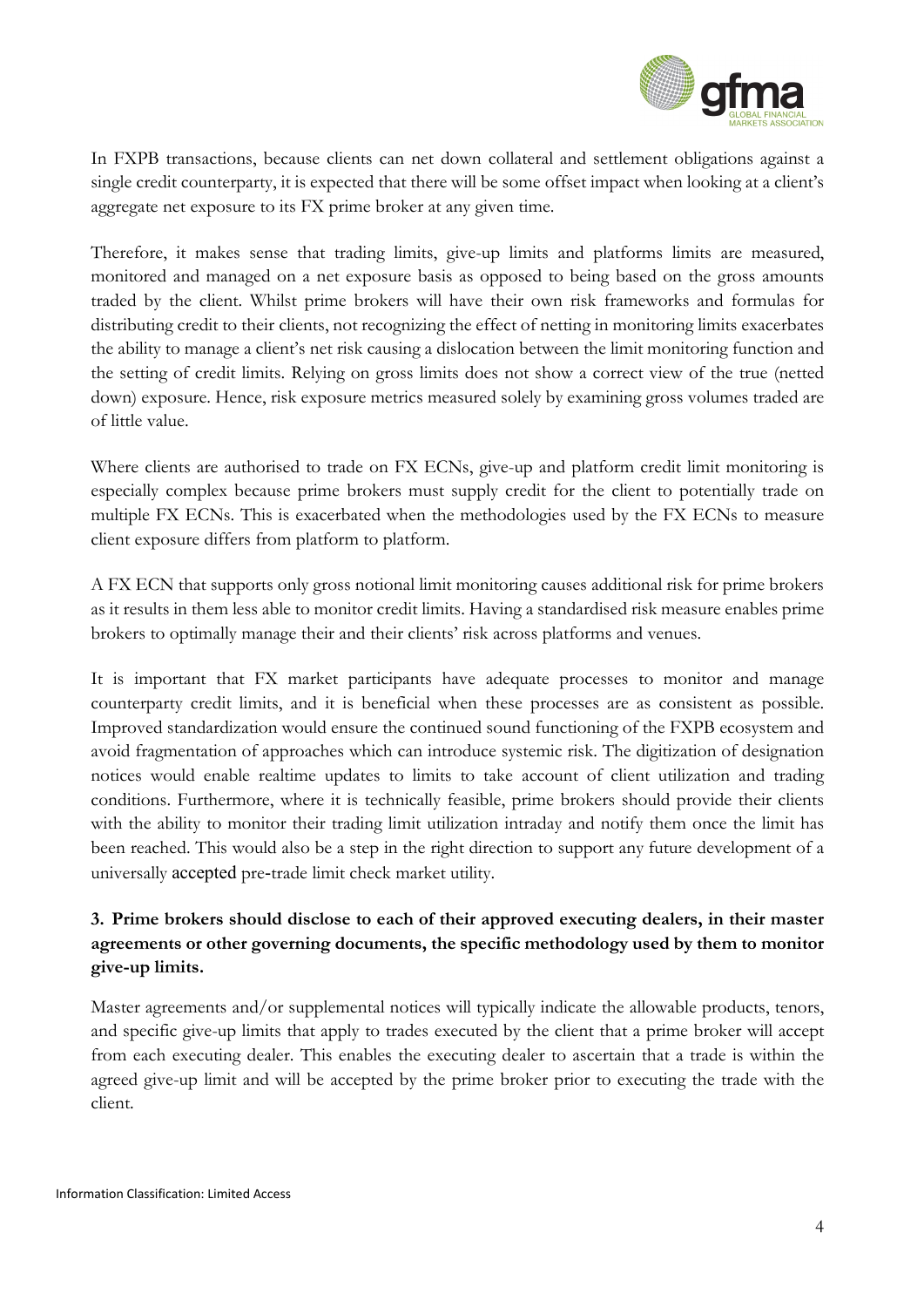

Consequently, it is important for the specific give-up limit calculation methodology used by the prime broker to be transparent to the executing dealer so that (i) the way in which the prime broker is calculating and monitoring the give-up limit (and thus determining whether to accept or reject the trade on the basis of it being within or outside the give-up limit) is clearly understood, and (ii) it can construct its own give-up limit monitoring methodology to align with the methodology disclosed by the prime broker.

Such a common understanding will reduce disputes between prime brokers and executing dealers as to why a give-up trade may be rejected. This benefits not just the prime broker, but also the executing dealers and clients. Rejected trades must be managed by the executing dealer and client, which may require compensation, or unwinding of the transaction resulting in unwanted market risk and/or credit risk exposure.

### **4. When monitoring give-up limits established for trades which will be accepted by a prime broker, executing dealers should aim to match the methodology used by the prime broker as indicated in the relevant master agreement or other governing document.**

As mentioned above, reducing differentiation in approaches taken to give-up limit measurement will mean fewer discrepancies or surprises as to the acceptability of give-up trades.

When signing master agreements or other governing documents with a prime broker, the executing dealer should take note of the give-up limit calculation methodology used by the FX prime broker and aim to replicate this methodology in establishing its own mechanisms for measuring and monitoring the relevant give-up limit.

However, there may be occasion when a prime broker and executing dealer may put in place different methodologies in their limit monitoring for specific products, e.g., non-linear trades, or exotic FX products.

#### **E-Trading Platforms - Limit Monitoring Services and Enhancements**

**5. Where suitable and possible, FX ECNs and other e-trading platforms, including single dealer platforms, should offer real-time application programming interface (API) connectivity for prime brokers, executing dealers, and vendors to enable optimal credit limit management, improve capabilities for real-time credit limit monitoring and, thereby, mitigate the possibility of systemic risk.** 

APIs that allow real-time adjustment of trading limits should be implemented throughout the FXPB ecosystem. This would benefit prime brokers, executing dealers, as well as other market participants because the improved dynamic monitoring of limits results in a better functioning, more effective and resilient FX market.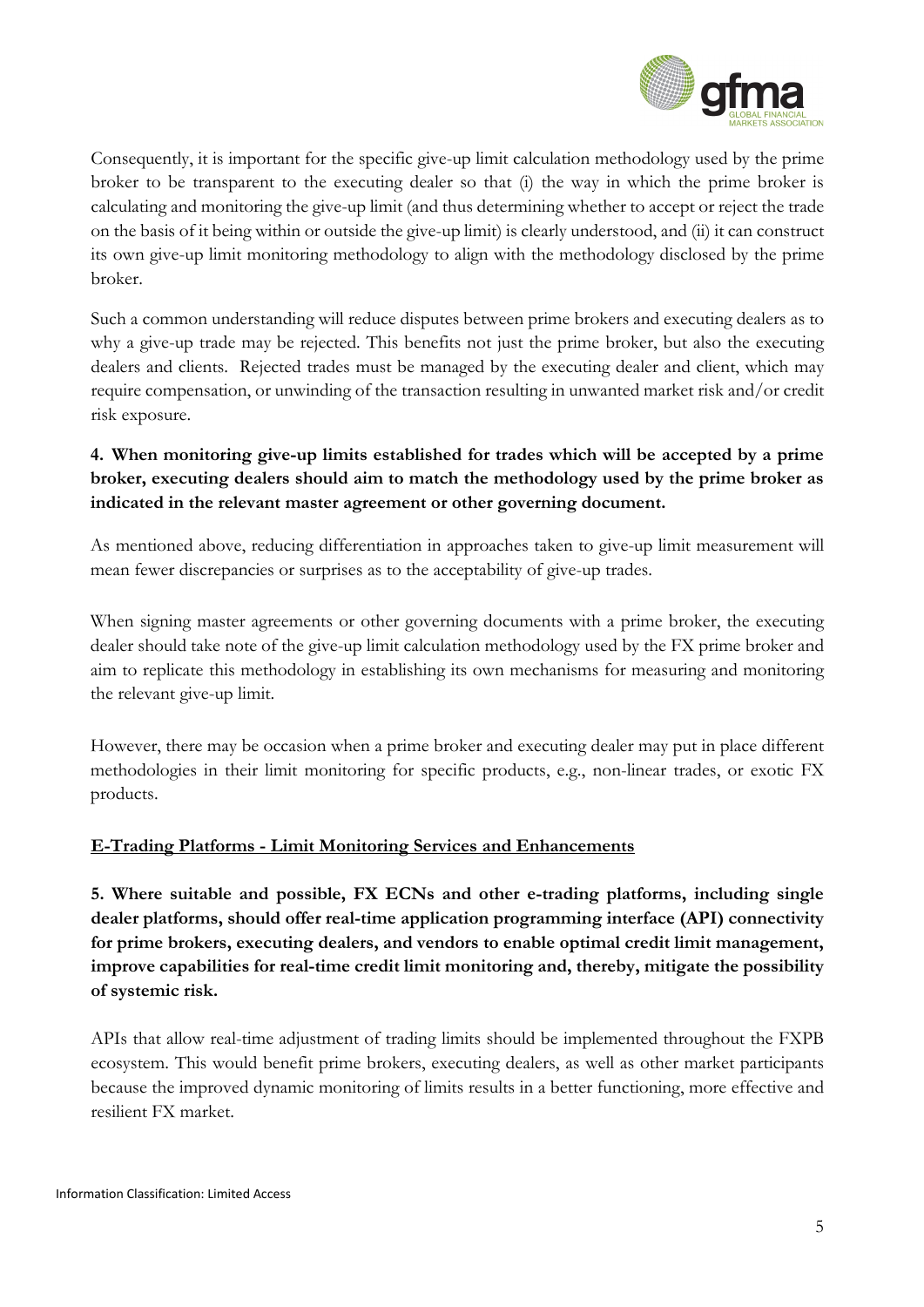

Notably, Principle 41 of the Code provides that "Prime Brokerage Participants should strive to monitor and control trading permissions and credit provision in Real Time at all stages of transactions in a manner consistent with the profile of their activity in the market to reduce risk to all parties."

Furthermore, Guideline 3.2.6 of the BCBS 2013 Supervisory guidance for managing risks associated with the settlement of FX transactions ("BCBS FX Guidance")<sup>[11](#page-5-0)</sup> provides that '... Where a bank is acting as a prime broker, it should have ex-ante processes in place to prevent client trades from creating exposures that would exceed the limit. . .. [and] use an ex-ante process that updates and reports exposure on a timely basis, preferably as each trade is executed. . .'.

Real-time monitoring of credit capability utilization in FXPB is also referred to in Guideline 5 of the BCBS FX Guidance.

It can be challenging for a prime broker to optimally monitor and manage credit limits when the client is trading across multiple platforms and venues, especially on a pre-trade basis. This is especially true for high frequency trading where clients can add risk very quickly.

Although certain technologies do exist to assist with FXPB credit monitoring, a significant portion of credit monitoring and management in respect of prime broker client trading on FX e-trading platforms is currently conducted on a post-trade basis, which means there is potential for risk accumulation in instances where overall limits have already breached.

To enable better optimized and more accurate credit monitoring in FXPB, e-trading platforms should support mechanisms that can help enable real-time credit limit monitoring. This will decrease reliance on credit 'over-allocation' by prime brokers and its associated risks. Indeed, real-time trading limit management enhances the value that is realized in monitoring positions and limits.<sup>[12](#page-5-1)</sup>

**6. Where suitable and possible, FX ECNs and other e-trading platforms, including single dealer platforms, should connect to external services that can help reduce the risk of limit breaches, for example (though not limited to): electronic communication/transfer of information tools, document management tools, pre-trade limit checking, kill switches and dynamic limit adjustment mechanisms.**

Vendors active in the FXPB space have developed various tools and functionality which can help firms with their management of credit and trading limits. Where it makes sense, and depending on their participants and activity, trading platforms and venues should consider making those third-party credit risk management tools available to FXPB market participants. This will reduce the risk inherent in credit overallocation when prime brokers must reduce credit limits quickly on ECNs and e-trading platforms but lack the sophisticated tools to do so efficiently.

<span id="page-5-0"></span><sup>11</sup> <https://www.bis.org/publ/bcbs241.pdf>

<span id="page-5-1"></span><sup>12</sup> <https://www.newyorkfed.org/medialibrary/microsites/fxc/files/annualreports/ar2005/fxar05PB.pdf>